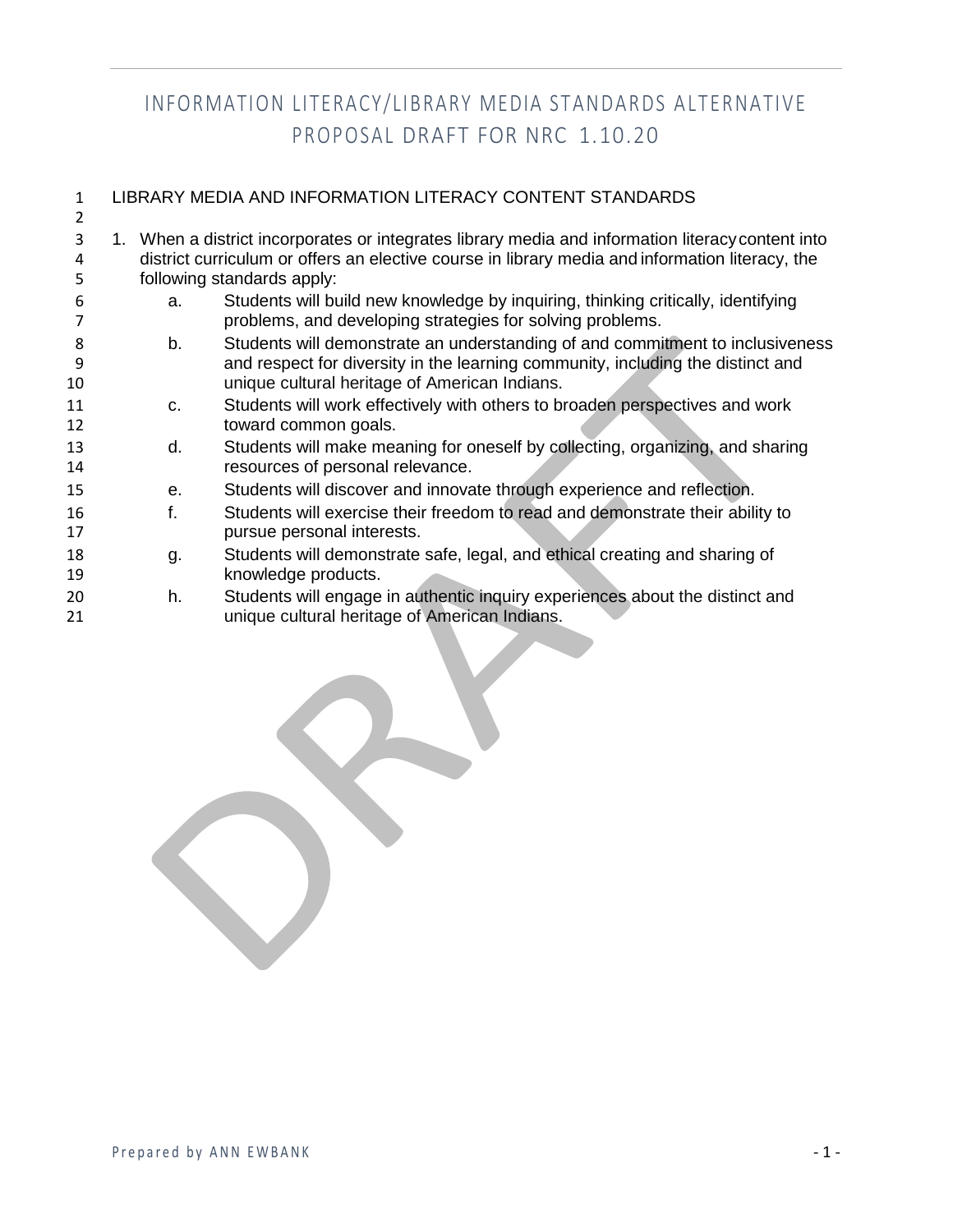| $\mathbf{1}$        | THE LIBRARY MEDIA AND INFORMATION LITERACY STANDARDS FOR KINDERGARTEN |                                                                                                                                                                  |  |  |
|---------------------|-----------------------------------------------------------------------|------------------------------------------------------------------------------------------------------------------------------------------------------------------|--|--|
| $\overline{2}$<br>3 |                                                                       | 1. Build new knowledge by inquiring, thinking critically, identifying problems, and developing<br>strategies for solving problems.                               |  |  |
| 4<br>5              |                                                                       | a. Form simple, factual level questions and begin to explore ways to answer them.<br>b. Ask "I wonder" questions about topic, question, or problem.              |  |  |
| 6                   |                                                                       | 2. Demonstrate an understanding of and commitment to inclusiveness and respect for diversity                                                                     |  |  |
| 7<br>8              |                                                                       | in the learning community, including the distinct and unique cultural heritage of American<br>Indians.                                                           |  |  |
| 9                   |                                                                       | a. Share knowledge and ideas with others through discussion and listening.                                                                                       |  |  |
| 10                  |                                                                       | b. Formulate questions related to content presented by others.                                                                                                   |  |  |
| 11                  |                                                                       | 3. Work effectively with others to broaden perspectives and work toward common goals.                                                                            |  |  |
| 12<br>13            |                                                                       | a. Listen respectfully and, when appropriate, offer information and opinions in group<br>discussions.                                                            |  |  |
| 14                  |                                                                       | 4. Make meaning for oneself by collecting, organizing, and sharing resources of personal                                                                         |  |  |
| 15                  |                                                                       | relevance.                                                                                                                                                       |  |  |
| 16<br>17            |                                                                       | a. With guidance and support, generate questions about a topic and select a focal<br>question to explore.                                                        |  |  |
| 18                  |                                                                       | 5. Discover and innovate through experience and reflection.                                                                                                      |  |  |
| 19                  |                                                                       | a. Routinely select picture, fiction, and information books.                                                                                                     |  |  |
| 20<br>21            |                                                                       | b. Explore new genres.<br>c. Begin to recognize that different genres require different reading, listening, or viewing                                           |  |  |
| 22                  |                                                                       | strategies.                                                                                                                                                      |  |  |
| 23                  |                                                                       | d. Make connections between literature and personal experiences.                                                                                                 |  |  |
| 24<br>25            |                                                                       | e. Select books at the appropriate reading level, to be read aloud, or challenging books<br>for browsing and enjoyment.                                          |  |  |
| 26                  |                                                                       | Express feelings about a story through pictures and words.<br>f.                                                                                                 |  |  |
| 27                  |                                                                       | g. Express ideas through simple products in different formats.                                                                                                   |  |  |
| 28                  |                                                                       | 6. Exercise their freedom to read and demonstrate their ability to pursue personal interests.                                                                    |  |  |
| 29                  |                                                                       | a. Request, choose, and share a variety of materials from various genres related to                                                                              |  |  |
| 30                  |                                                                       | personal interests.                                                                                                                                              |  |  |
| 31                  |                                                                       | 7. Demonstrate safe, legal, and ethical creating and sharing of knowledge products.                                                                              |  |  |
| 32<br>33            |                                                                       | a. With guidance and support, acknowledge the work of others by citing sources.<br>b. With guidance and support, maintain safe behavior when using the internet. |  |  |
| 34                  |                                                                       | 8. Engage in authentic inquiry experiences about the distinct and unique cultural heritage of                                                                    |  |  |
| 35                  |                                                                       | American Indians.                                                                                                                                                |  |  |
|                     |                                                                       |                                                                                                                                                                  |  |  |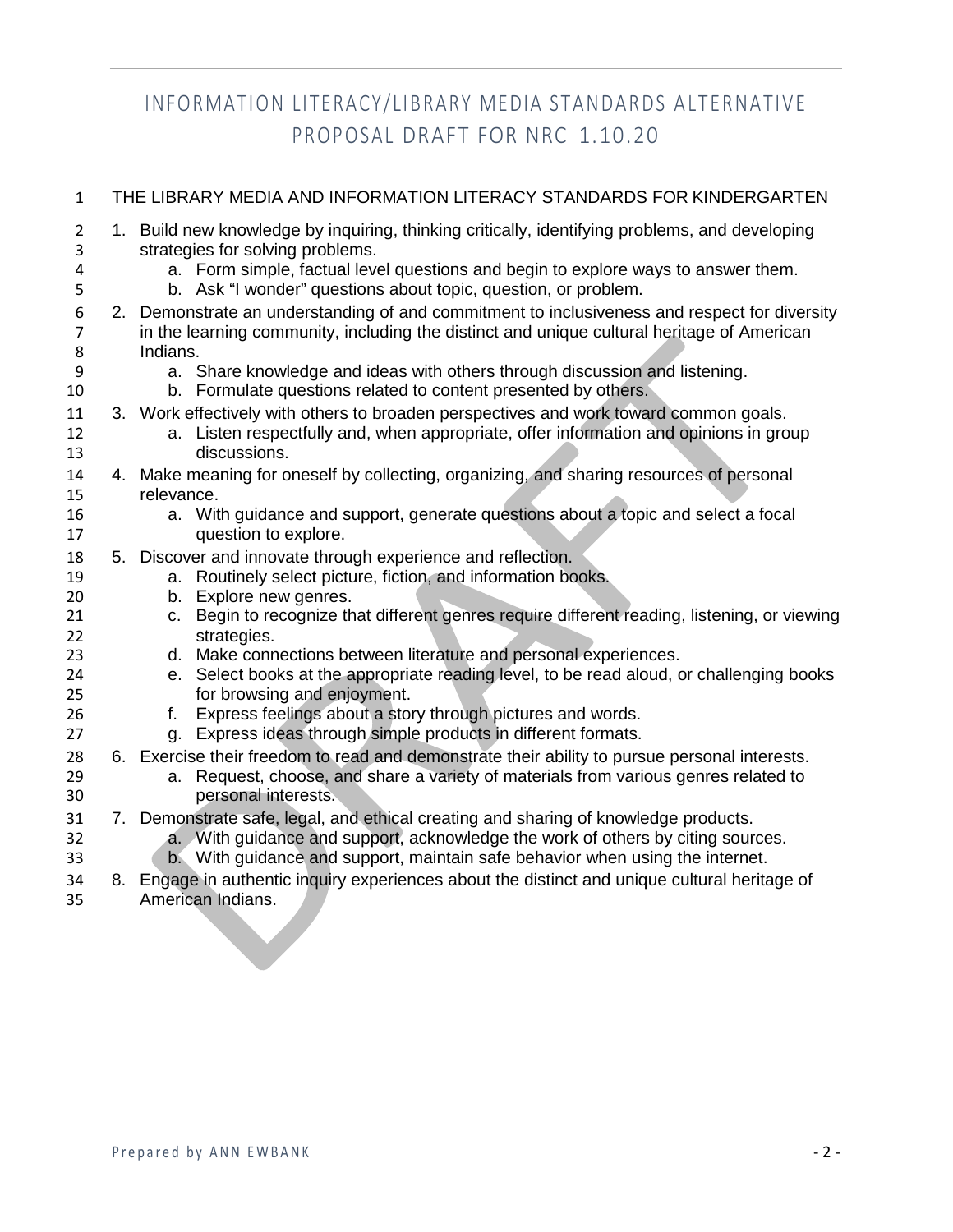| $\mathbf{1}$        | THE LIBRARY MEDIA AND INFORMATION LITERACY STANDARDS FOR FIRST GRADE |                                                                                                                                                                                            |  |  |
|---------------------|----------------------------------------------------------------------|--------------------------------------------------------------------------------------------------------------------------------------------------------------------------------------------|--|--|
| $\overline{2}$<br>3 |                                                                      | 1. Build new knowledge by inquiring, thinking critically, identifying problems, and developing<br>strategies for solving problems.                                                         |  |  |
| 4<br>5              |                                                                      | a. Form simple, factual level questions and begin to explore ways to answer them.<br>b. Ask "I wonder" questions about topic, question, or problem.                                        |  |  |
| 6<br>$\overline{7}$ |                                                                      | 2. Demonstrate an understanding of and commitment to inclusiveness and respect for diversity<br>in the learning community, including the distinct and unique cultural heritage of American |  |  |
| 8                   |                                                                      | Indians.                                                                                                                                                                                   |  |  |
| 9                   |                                                                      | a. Share knowledge and ideas with others through discussion and listening.                                                                                                                 |  |  |
| 10                  |                                                                      | b. Formulate questions related to content presented by others.                                                                                                                             |  |  |
| 11                  |                                                                      | 3. Work effectively with others to broaden perspectives and work toward common goals.                                                                                                      |  |  |
| 12                  |                                                                      | a. Listen respectfully and, when appropriate, offer information and opinions in group                                                                                                      |  |  |
| 13                  |                                                                      | discussions.                                                                                                                                                                               |  |  |
| 14                  |                                                                      | 4. Make meaning for oneself by collecting, organizing, and sharing resources of personal                                                                                                   |  |  |
| 15                  |                                                                      | relevance.                                                                                                                                                                                 |  |  |
| 16<br>17            |                                                                      | a. With guidance and support, generate questions about a topic and select a focal<br>question to explore.                                                                                  |  |  |
| 18                  |                                                                      | 5. Discover and innovate through experience and reflection.                                                                                                                                |  |  |
| 19                  |                                                                      | a. Routinely select picture, fiction, and information books.                                                                                                                               |  |  |
| 20                  |                                                                      | b. Explore new genres.                                                                                                                                                                     |  |  |
| 21<br>22            |                                                                      | c. Begin to recognize that different genres require different reading, listening, or viewing<br>strategies.                                                                                |  |  |
| 23                  |                                                                      | d. Make connections between literature and personal experiences.                                                                                                                           |  |  |
| 24                  |                                                                      | e. Select books at the appropriate reading level, to be read aloud, or challenging books                                                                                                   |  |  |
| 25                  |                                                                      | for browsing and enjoyment.                                                                                                                                                                |  |  |
| 26                  |                                                                      | Express feelings about a story through pictures and words.<br>f.                                                                                                                           |  |  |
| 27                  |                                                                      | g. Express ideas through simple products in different formats.                                                                                                                             |  |  |
| 28                  |                                                                      | 6. Exercise their freedom to read and demonstrate their ability to pursue personal interests.                                                                                              |  |  |
| 29                  |                                                                      | a. Request, choose, and share a variety of materials from various genres related to<br>personal interests.                                                                                 |  |  |
| 30                  |                                                                      |                                                                                                                                                                                            |  |  |
| 31<br>32            |                                                                      | 7. Demonstrate safe, legal, and ethical creating and sharing of knowledge products.<br>a. With guidance and support, acknowledge the work of others by citing sources.                     |  |  |
| 33                  |                                                                      | b. With guidance and support, maintain safe behavior when using the internet.                                                                                                              |  |  |
| 34                  |                                                                      | 8. Engage in authentic inquiry experiences about the distinct and unique cultural heritage of                                                                                              |  |  |
| 35                  |                                                                      | American Indians.                                                                                                                                                                          |  |  |
|                     |                                                                      |                                                                                                                                                                                            |  |  |
|                     |                                                                      |                                                                                                                                                                                            |  |  |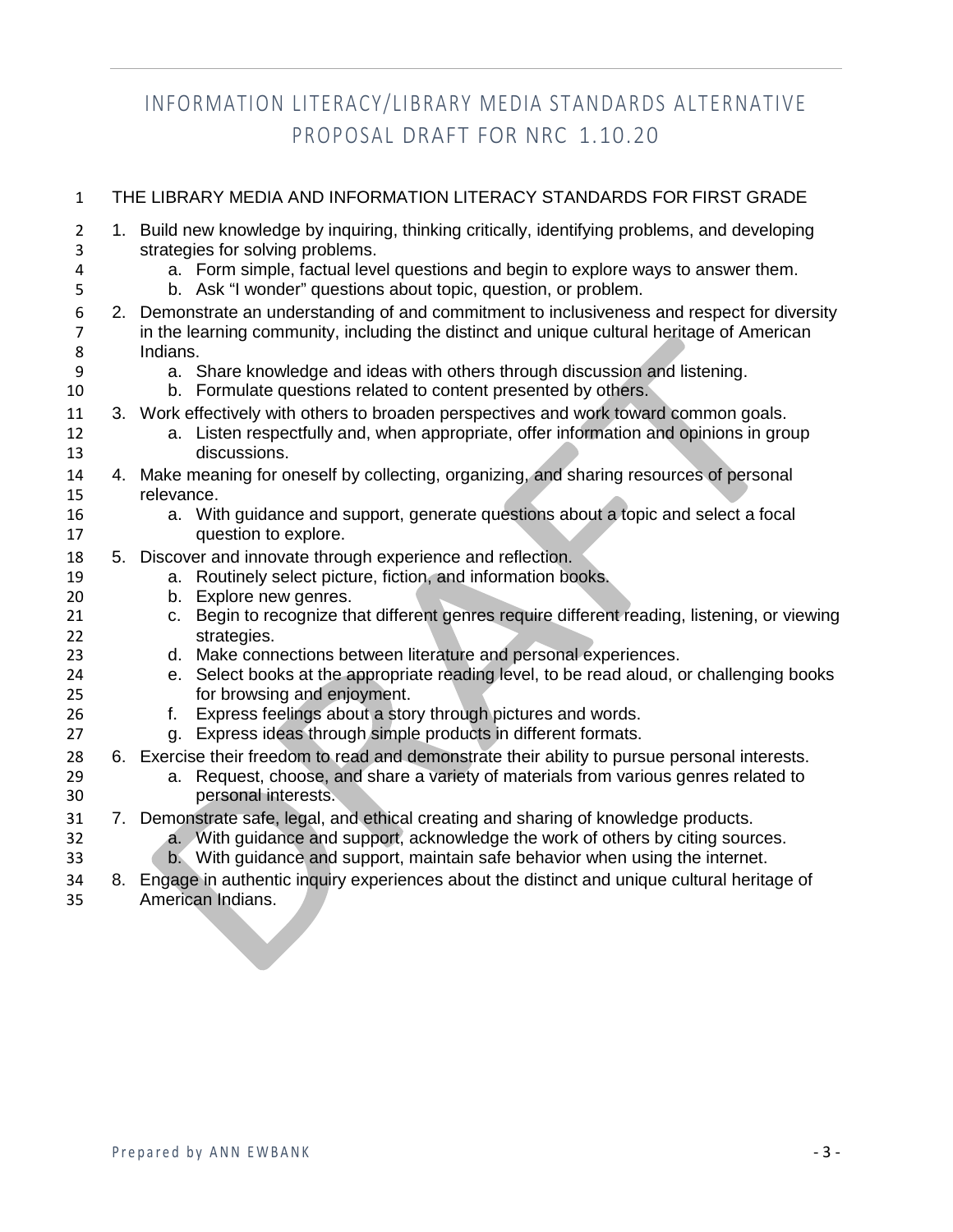| $\mathbf{1}$        | THE LIBRARY MEDIA AND INFORMATION LITERACY STANDARDS FOR SECOND GRADE |                                                                                                                                                     |  |  |
|---------------------|-----------------------------------------------------------------------|-----------------------------------------------------------------------------------------------------------------------------------------------------|--|--|
| $\overline{2}$<br>3 |                                                                       | 1. Build new knowledge by inquiring, thinking critically, identifying problems, and developing<br>strategies for solving problems.                  |  |  |
| 4<br>5              |                                                                       | a. Form simple, factual level questions and begin to explore ways to answer them.<br>b. Ask "I wonder" questions about topic, question, or problem. |  |  |
| 6                   |                                                                       | 2. Demonstrate an understanding of and commitment to inclusiveness and respect for diversity                                                        |  |  |
| 7<br>8              |                                                                       | in the learning community, including the distinct and unique cultural heritage of American<br>Indians.                                              |  |  |
| 9                   |                                                                       | a. Share knowledge and ideas with others through discussion and listening.                                                                          |  |  |
| 10                  |                                                                       | b. Formulate questions related to content presented by others.                                                                                      |  |  |
| 11                  |                                                                       | 3. Work effectively with others to broaden perspectives and work toward common goals.                                                               |  |  |
| 12                  |                                                                       | a. Listen respectfully and, when appropriate, offer information and opinions in group<br>discussions.                                               |  |  |
| 13<br>14            |                                                                       | 4. Make meaning for oneself by collecting, organizing, and sharing resources of personal                                                            |  |  |
| 15                  |                                                                       | relevance.                                                                                                                                          |  |  |
| 16                  |                                                                       | a. With guidance and support, generate questions about a topic and select a focal                                                                   |  |  |
| 17                  |                                                                       | question to explore.                                                                                                                                |  |  |
| 18                  |                                                                       | 5. Discover and innovate through experience and reflection.                                                                                         |  |  |
| 19<br>20            |                                                                       | a. Routinely select picture, fiction, and information books.<br>b. Explore new genres.                                                              |  |  |
| 21                  |                                                                       | c. Begin to recognize that different genres require different reading, listening, or viewing                                                        |  |  |
| 22                  |                                                                       | strategies.                                                                                                                                         |  |  |
| 23                  |                                                                       | d. Make connections between literature and personal experiences.                                                                                    |  |  |
| 24<br>25            |                                                                       | e. Select books at the appropriate reading level, to be read aloud, or challenging books<br>for browsing and enjoyment.                             |  |  |
| 26                  |                                                                       | Express feelings about a story through pictures and words.<br>f.                                                                                    |  |  |
| 27                  |                                                                       | g. Express ideas through simple products in different formats.                                                                                      |  |  |
| 28                  |                                                                       | 6. Exercise their freedom to read and demonstrate their ability to pursue personal interests.                                                       |  |  |
| 29                  |                                                                       | a. Request, choose, and share a variety of materials from various genres related to                                                                 |  |  |
| 30<br>31            |                                                                       | personal interests.<br>7. Demonstrate safe, legal, and ethical creating and sharing of knowledge products.                                          |  |  |
| 32                  |                                                                       | a. With guidance and support, acknowledge the work of others by citing sources.                                                                     |  |  |
| 33                  |                                                                       | b. With guidance and support, maintain safe behavior when using the internet.                                                                       |  |  |
| 34                  |                                                                       | 8. Engage in authentic inquiry experiences about the distinct and unique cultural heritage of                                                       |  |  |
| 35                  |                                                                       | American Indians.                                                                                                                                   |  |  |
|                     |                                                                       |                                                                                                                                                     |  |  |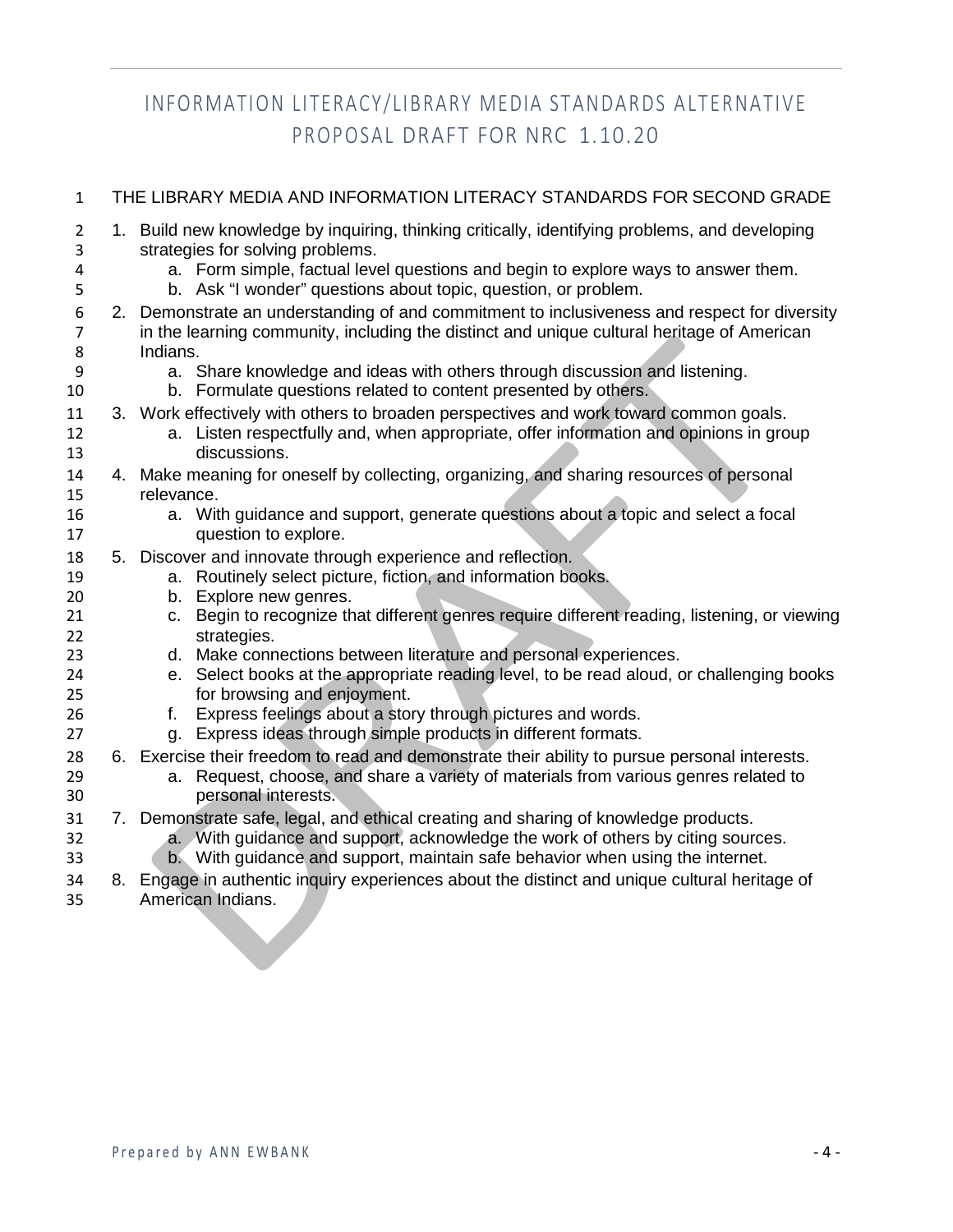| $\mathbf{1}$               |    | THE LIBRARY MEDIA AND INFORMATION LITERACY STANDARDS FOR THIRD GRADE                                                                                                                                                                                                                                                      |
|----------------------------|----|---------------------------------------------------------------------------------------------------------------------------------------------------------------------------------------------------------------------------------------------------------------------------------------------------------------------------|
| $\overline{2}$<br>3<br>4   |    | 1. Build new knowledge by inquiring, thinking critically, identifying problems, and developing<br>strategies for solving problems.<br>a. Ask "why" questions.                                                                                                                                                             |
| 5                          |    | b. With guidance, formulate a question about a topic.                                                                                                                                                                                                                                                                     |
| 6<br>$\overline{7}$        |    | 2. Demonstrate an understanding of and commitment to inclusiveness and respect for diversity<br>in the learning community, including the distinct and unique cultural heritage of American                                                                                                                                |
| 8<br>9<br>10               |    | Indians.<br>a. Articulate and identify one's own place in the cultural fabric of the global community<br>and respect others' cultural identities.                                                                                                                                                                         |
| 11                         |    | b. With guidance, seek sources written by authors with diverse backgrounds.                                                                                                                                                                                                                                               |
| 12<br>13<br>14<br>15<br>16 |    | 3. Work effectively with others to broaden perspectives and work toward common goals.<br>a. Reflect at the end of the inquiry process and identify new or related ideas that would<br>be interesting to pursue.<br>b. Explore print, digital, and other resources to find information on a topic of personal<br>interest. |
| 17                         |    | c. Work in teams to produce original works or solve problems.                                                                                                                                                                                                                                                             |
| 18                         |    | 4. Make meaning for oneself by collecting, organizing, and sharing resources of personal                                                                                                                                                                                                                                  |
| 19                         |    | relevance.                                                                                                                                                                                                                                                                                                                |
| 20<br>21                   |    | a. Make a list of all the possible sources of information that will help answer the<br>questions or an information need.                                                                                                                                                                                                  |
| 22                         |    | b. Use text features and illustrations to decide which resources are best to use and                                                                                                                                                                                                                                      |
| 23                         |    | why.                                                                                                                                                                                                                                                                                                                      |
| 24                         |    | 5. Discover and innovate through experience and reflection.                                                                                                                                                                                                                                                               |
| 25                         |    | a. Create learning products for a variety of audiences and purposes.                                                                                                                                                                                                                                                      |
| 26                         |    | b. Use technology tools for independent and collaborative publishing activities.                                                                                                                                                                                                                                          |
| 27                         |    | 6. Exercise their freedom to read and demonstrate their ability to pursue personal interests.                                                                                                                                                                                                                             |
| 28                         |    | Read, listen to, and view a range of resources for a variety of purposes (e.g., live the<br>а.                                                                                                                                                                                                                            |
| 29                         |    | experiences of a character, answer questions, learn something new, explore                                                                                                                                                                                                                                                |
| 30                         |    | personal interests).                                                                                                                                                                                                                                                                                                      |
| 31                         |    | b. Recognize features of various genres and use different reading strategies for                                                                                                                                                                                                                                          |
| 32                         |    | understanding.                                                                                                                                                                                                                                                                                                            |
| 33                         |    | c. Connect personal feelings to emotions, characters, and events portrayed in a literary                                                                                                                                                                                                                                  |
| 34                         |    | work.                                                                                                                                                                                                                                                                                                                     |
| 35                         |    | d. Set reading goals.                                                                                                                                                                                                                                                                                                     |
| 36                         |    | Demonstrate knowledge of favorite authors and genres.<br>e.                                                                                                                                                                                                                                                               |
| 37                         | 7. | Demonstrate safe, legal, and ethical creating and sharing of knowledge products.                                                                                                                                                                                                                                          |
| 38                         |    | a. With guidance and support, use technology appropriately by avoiding plagiarism and                                                                                                                                                                                                                                     |
| 39                         |    | citing information.                                                                                                                                                                                                                                                                                                       |
| 40<br>41                   |    | b. Articulate personal consequences of inappropriate use of information, technology,<br>and media.                                                                                                                                                                                                                        |
| 42                         |    | c. With support, use digital tools responsibly by protecting personal information and                                                                                                                                                                                                                                     |
| 43                         |    | respecting the privacy of others.                                                                                                                                                                                                                                                                                         |
| 44                         |    | 8. Engage in authentic inquiry experiences about the distinct and unique cultural heritage of                                                                                                                                                                                                                             |
| 45                         |    | American Indians.                                                                                                                                                                                                                                                                                                         |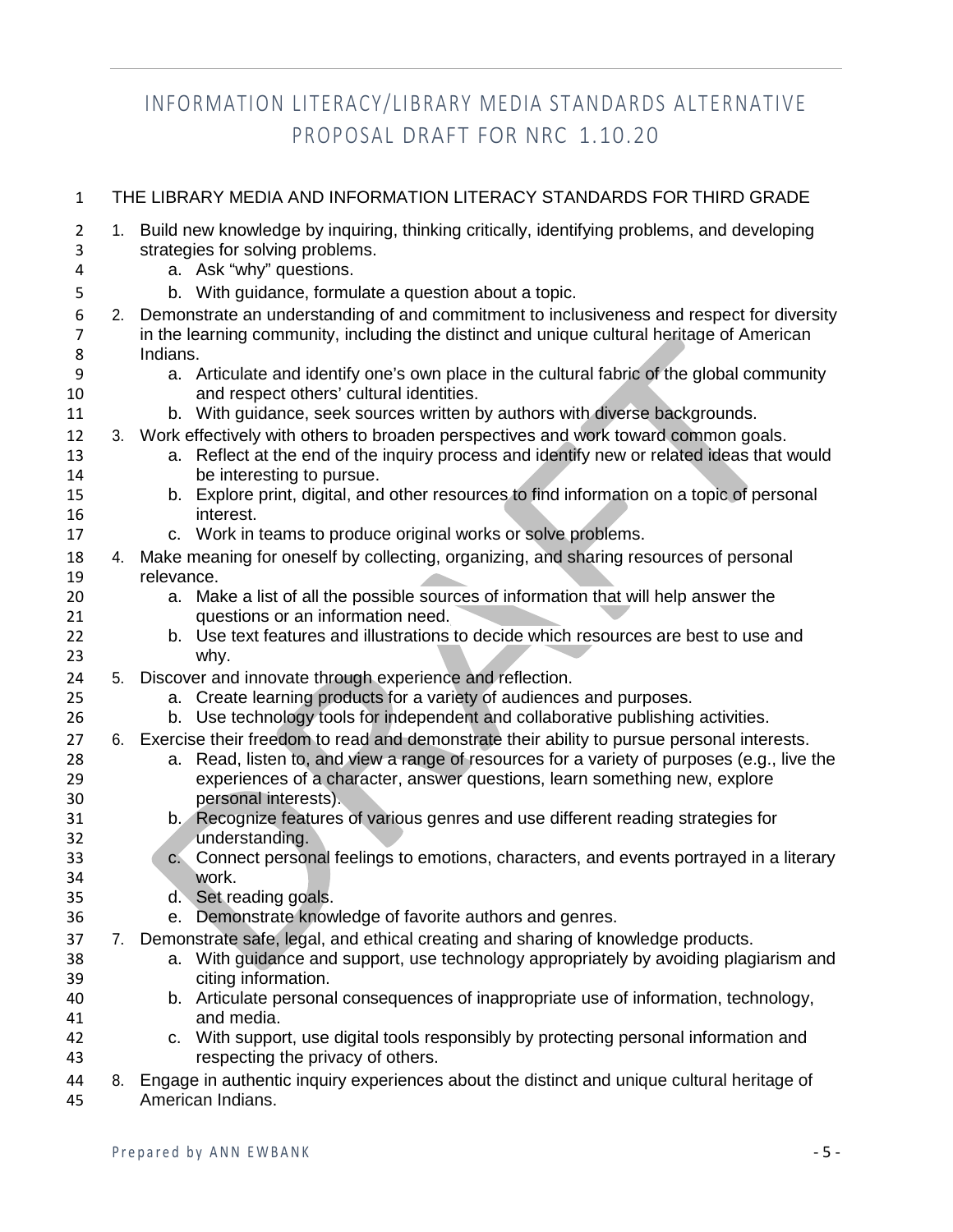| $\mathbf{1}$             | THE LIBRARY MEDIA AND INFORMATION LITERACY STANDARDS FOR FOURTH GRADE                                                                                         |
|--------------------------|---------------------------------------------------------------------------------------------------------------------------------------------------------------|
| $\overline{2}$<br>3<br>4 | 1. Build new knowledge by inquiring, thinking critically, identifying problems, and developing<br>strategies for solving problems.<br>a. Ask "why" questions. |
| 5                        | b. With guidance, formulate a question about a topic.                                                                                                         |
| 6                        | 2. Demonstrate an understanding of and commitment to inclusiveness and respect for diversity                                                                  |
| $\overline{7}$           | in the learning community, including the distinct and unique cultural heritage of American                                                                    |
| 8                        | Indians.                                                                                                                                                      |
| 9                        | a. Articulate and identify one's own place in the cultural fabric of the global community                                                                     |
| 10                       | and respect others' cultural identities.                                                                                                                      |
| 11                       | b. With guidance, seek sources written by authors with diverse backgrounds.                                                                                   |
| 12                       | 3. Work effectively with others to broaden perspectives and work toward common goals.                                                                         |
| 13<br>14                 | a. Reflect at the end of the inquiry process and identify new or related ideas that would<br>be interesting to pursue.                                        |
| 15                       | b. Explore print, digital, and other resources to find information on a topic of personal                                                                     |
| 16                       | interest.                                                                                                                                                     |
| 17                       | c. Work in teams to produce original works or solve problems.                                                                                                 |
| 18                       | 4. Make meaning for oneself by collecting, organizing, and sharing resources of personal                                                                      |
| 19                       | relevance.                                                                                                                                                    |
| 20                       | a. Make a list of all the possible sources of information that will help answer the                                                                           |
| 21                       | questions or an information need.                                                                                                                             |
| 22                       | b. Use text features and illustrations to decide which resources are best to use and                                                                          |
| 23                       | why.                                                                                                                                                          |
| 24<br>25                 | 5. Discover and innovate through experience and reflection.<br>a. Create learning products for a variety of audiences and purposes.                           |
| 26                       | b. Use technology tools for independent and collaborative publishing activities.                                                                              |
| 27                       | 6. Exercise their freedom to read and demonstrate their ability to pursue personal interests.                                                                 |
| 28                       | Read, listen to, and view a range of resources for a variety of purposes (e.g., live the<br>а.                                                                |
| 29                       | experiences of a character, answer questions, learn something new, explore                                                                                    |
| 30                       | personal interests).                                                                                                                                          |
| 31                       | b. Recognize features of various genres and use different reading strategies for                                                                              |
| 32                       | understanding.                                                                                                                                                |
| 33<br>34                 | c. Connect personal feelings to emotions, characters, and events portrayed in a literary<br>work.                                                             |
| 35                       | d. Set reading goals.                                                                                                                                         |
| 36                       | e. Demonstrate knowledge of favorite authors and genres.                                                                                                      |
| 37                       | 7. Demonstrate safe, legal, and ethical creating and sharing of knowledge products.                                                                           |
| 38                       | a. With guidance and support, use technology appropriately by avoiding plagiarism and                                                                         |
| 39                       | citing information.                                                                                                                                           |
| 40                       | b. Articulate personal consequences of inappropriate use of information, technology,                                                                          |
| 41                       | and media.                                                                                                                                                    |
| 42<br>43                 | c. With support, use digital tools responsibly by protecting personal information and<br>respecting the privacy of others.                                    |
| 44                       | 8. Engage in authentic inquiry experiences about the distinct and unique cultural heritage of                                                                 |

American Indians.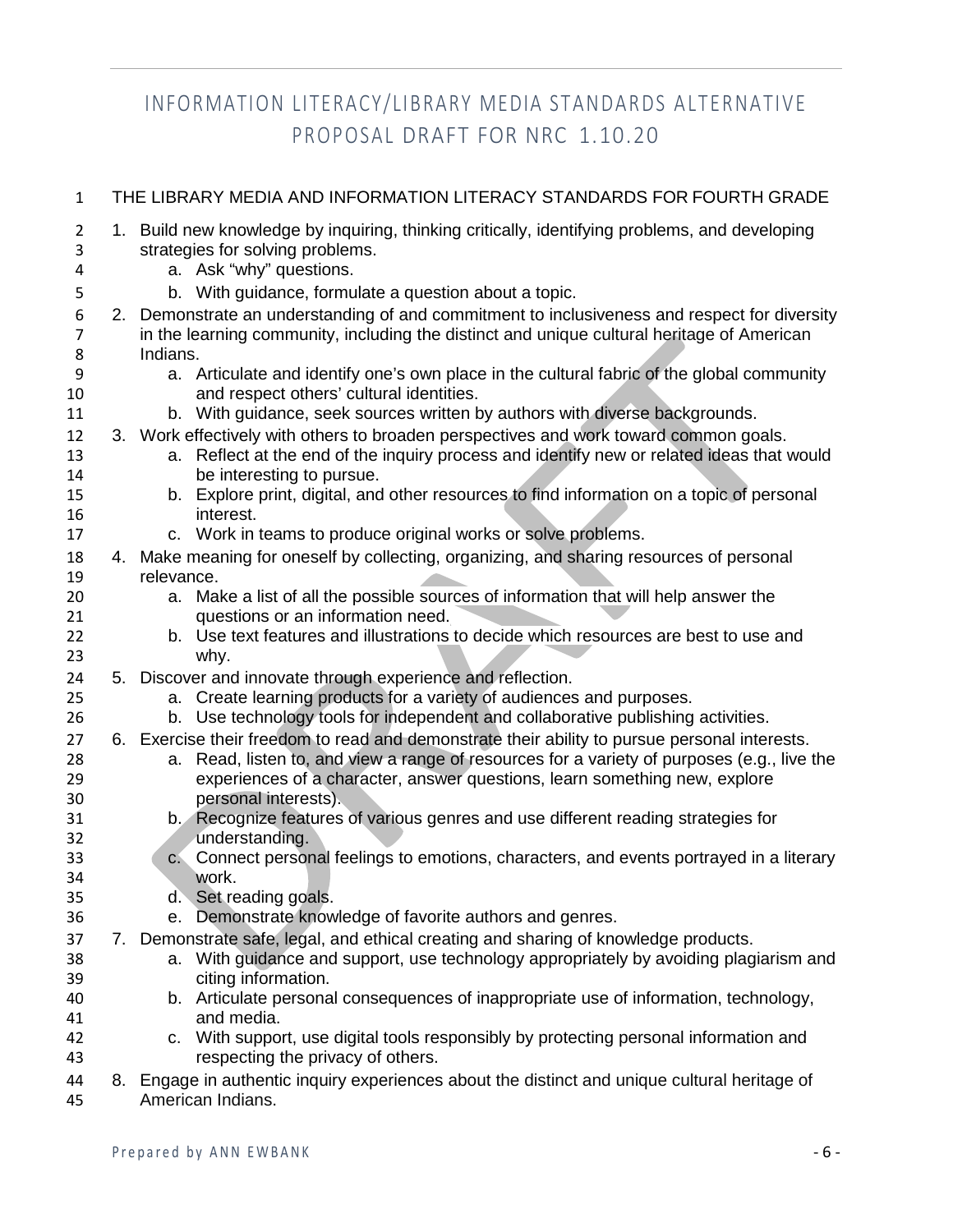| $\mathbf{1}$             | THE LIBRARY MEDIA AND INFORMATION LITERACY STANDARDS FOR FIFTH GRADE |                                                                                                                                                               |  |  |
|--------------------------|----------------------------------------------------------------------|---------------------------------------------------------------------------------------------------------------------------------------------------------------|--|--|
| $\overline{2}$<br>3<br>4 |                                                                      | 1. Build new knowledge by inquiring, thinking critically, identifying problems, and developing<br>strategies for solving problems.<br>a. Ask "why" questions. |  |  |
| 5                        |                                                                      | b. With guidance, formulate a question about a topic.                                                                                                         |  |  |
| 6                        |                                                                      | 2. Demonstrate an understanding of and commitment to inclusiveness and respect for diversity                                                                  |  |  |
| $\overline{7}$           |                                                                      | in the learning community, including the distinct and unique cultural heritage of American                                                                    |  |  |
| 8                        |                                                                      | Indians.                                                                                                                                                      |  |  |
| 9                        |                                                                      | a. Articulate and identify one's own place in the cultural fabric of the global community                                                                     |  |  |
| 10                       |                                                                      | and respect others' cultural identities.                                                                                                                      |  |  |
| 11                       |                                                                      | b. With guidance, seek sources written by authors with diverse backgrounds.                                                                                   |  |  |
| 12                       |                                                                      | 3. Work effectively with others to broaden perspectives and work toward common goals.                                                                         |  |  |
| 13<br>14                 |                                                                      | a. Reflect at the end of the inquiry process and identify new or related ideas that would<br>be interesting to pursue.                                        |  |  |
| 15                       |                                                                      | b. Explore print, digital, and other resources to find information on a topic of personal                                                                     |  |  |
| 16                       |                                                                      | interest.                                                                                                                                                     |  |  |
| 17                       |                                                                      | c. Work in teams to produce original works or solve problems.                                                                                                 |  |  |
| 18                       |                                                                      | 4. Make meaning for oneself by collecting, organizing, and sharing resources of personal                                                                      |  |  |
| 19                       |                                                                      | relevance.                                                                                                                                                    |  |  |
| 20                       |                                                                      | a. Make a list of all the possible sources of information that will help answer the                                                                           |  |  |
| 21                       |                                                                      | questions or an information need.                                                                                                                             |  |  |
| 22                       |                                                                      | b. Use text features and illustrations to decide which resources are best to use and                                                                          |  |  |
| 23                       |                                                                      | why.                                                                                                                                                          |  |  |
| 24                       |                                                                      | 5. Discover and innovate through experience and reflection.<br>a. Create learning products for a variety of audiences and purposes.                           |  |  |
| 25<br>26                 |                                                                      | b. Use technology tools for independent and collaborative publishing activities.                                                                              |  |  |
| 27                       |                                                                      | 6. Exercise their freedom to read and demonstrate their ability to pursue personal interests.                                                                 |  |  |
| 28                       |                                                                      | Read, listen to, and view a range of resources for a variety of purposes (e.g., live the<br>а.                                                                |  |  |
| 29                       |                                                                      | experiences of a character, answer questions, learn something new, explore                                                                                    |  |  |
| 30                       |                                                                      | personal interests).                                                                                                                                          |  |  |
| 31                       |                                                                      | b. Recognize features of various genres and use different reading strategies for                                                                              |  |  |
| 32                       |                                                                      | understanding.                                                                                                                                                |  |  |
| 33                       |                                                                      | c. Connect personal feelings to emotions, characters, and events portrayed in a literary                                                                      |  |  |
| 34                       |                                                                      | work.                                                                                                                                                         |  |  |
| 35<br>36                 |                                                                      | d. Set reading goals.<br>e. Demonstrate knowledge of favorite authors and genres.                                                                             |  |  |
| 37                       |                                                                      | 7. Demonstrate safe, legal, and ethical creating and sharing of knowledge products.                                                                           |  |  |
| 38                       |                                                                      | a. With guidance and support, use technology appropriately by avoiding plagiarism and                                                                         |  |  |
| 39                       |                                                                      | citing information.                                                                                                                                           |  |  |
| 40                       |                                                                      | b. Articulate personal consequences of inappropriate use of information, technology,                                                                          |  |  |
| 41                       |                                                                      | and media.                                                                                                                                                    |  |  |
| 42                       |                                                                      | c. With support, use digital tools responsibly by protecting personal information and                                                                         |  |  |
| 43                       |                                                                      | respecting the privacy of others.                                                                                                                             |  |  |
| 44                       |                                                                      | 8. Engage in authentic inquiry experiences about the distinct and unique cultural heritage of                                                                 |  |  |

American Indians.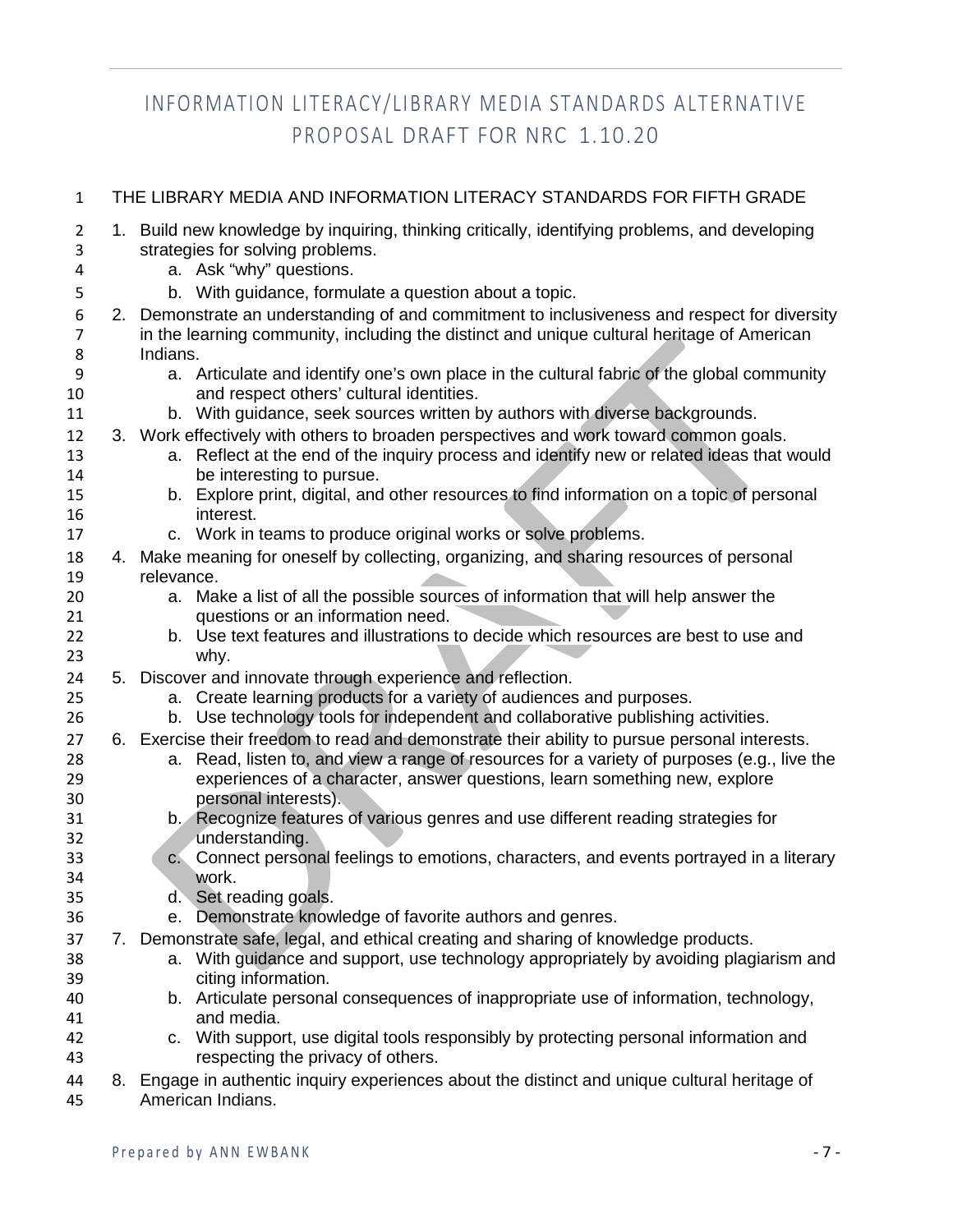| $\mathbf{1}$<br>2 | THE LIBRARY MEDIA AND INFORMATION LITERACY STANDARDS FOR SIXTH<br><b>THROUGH EIGHTH GRADE</b>                                      |  |  |  |
|-------------------|------------------------------------------------------------------------------------------------------------------------------------|--|--|--|
| 3                 |                                                                                                                                    |  |  |  |
| 4<br>5            | 1. Build new knowledge by inquiring, thinking critically, identifying problems, and<br>developing strategies for solving problems. |  |  |  |
| 6                 | a. Write questions independently based on key ideas or areas of focus.                                                             |  |  |  |
| $\overline{7}$    | b. Refine questions based on the type of information needed.                                                                       |  |  |  |
| 8                 | Pose questions that focus on "How do we know what we know?"<br>C.                                                                  |  |  |  |
| 9                 | 2. Demonstrate an understanding of and commitment to inclusiveness and respect for                                                 |  |  |  |
| 10                | diversity in the learning community, including the distinct and unique cultural heritage of                                        |  |  |  |
| 11                | American Indians.                                                                                                                  |  |  |  |
| 12                | a. Offer information and opinions at appropriate times in group discussions.                                                       |  |  |  |
| 13                | b. Encourage others to share ideas and opinions.                                                                                   |  |  |  |
| 14                | c. Accurately describe or summarize the ideas of others.                                                                           |  |  |  |
|                   |                                                                                                                                    |  |  |  |
| 15                | 3. Work effectively with others to broaden perspectives and work toward common goals.                                              |  |  |  |
| 16                | a. Ask questions of others in a group to elicit their information and opinions.                                                    |  |  |  |
| 17                | b. Seek more than one point of view by using diverse sources.                                                                      |  |  |  |
| 18                | c. Read with purpose to investigate new ideas for classroom learning and                                                           |  |  |  |
| 19                | personal exploration.                                                                                                              |  |  |  |
| 20                | 4. Make meaning for oneself by collecting, organizing, and sharing resources of personal                                           |  |  |  |
| 21                | relevance.                                                                                                                         |  |  |  |
| 22                | a. Determine what information is needed to support an investigation and answer                                                     |  |  |  |
| 23                | questions.                                                                                                                         |  |  |  |
| 24                | b. Refine questions depending on the type of information needed (e.g.,                                                             |  |  |  |
| 25                | overview, big idea, specific detail, cause and effect, comparison).                                                                |  |  |  |
| 26                | c. Seek opportunities to explore personal interests and questions.                                                                 |  |  |  |
| 27                | 5. Discover and innovate through experience and reflection.                                                                        |  |  |  |
| 28                | a. Create products that incorporate writing, visuals, and other forms of media to                                                  |  |  |  |
| 29                | convey message and main points.                                                                                                    |  |  |  |
| 30                | b. Experiment with various types of technology tools for artistic and personal                                                     |  |  |  |
| 31                | expression.                                                                                                                        |  |  |  |
| 32                | c. Share reading, listening, and viewing experiences in a variety of ways and                                                      |  |  |  |
| 33                | formats.                                                                                                                           |  |  |  |
| 34                | 6. Exercise their freedom to read and demonstrate their ability to pursue personal                                                 |  |  |  |
| 35                | interests.                                                                                                                         |  |  |  |
| 36                | a. Independently locate and select information for personal, hobby, or vocational                                                  |  |  |  |
| 37                | interests.                                                                                                                         |  |  |  |
| 38                | b. Read, listen to, and view an increasingly wide range of genres and formats for                                                  |  |  |  |
| 39                | recreation and information.                                                                                                        |  |  |  |
| 40                | Respond to images and feelings evoked by a literary work.<br>C.                                                                    |  |  |  |
| 41                | 7. Demonstrate safe, legal, and ethical creating and sharing of knowledge products.                                                |  |  |  |
| 42                | a. With support, provide reference citations for all direct quotations and cite                                                    |  |  |  |
| 43                | sources.                                                                                                                           |  |  |  |
| 44                | b. With support, select and use digital tools and websites appropriately.                                                          |  |  |  |
| 45                | Avoid plagiarism by rephrasing information in one's own words.<br>C.                                                               |  |  |  |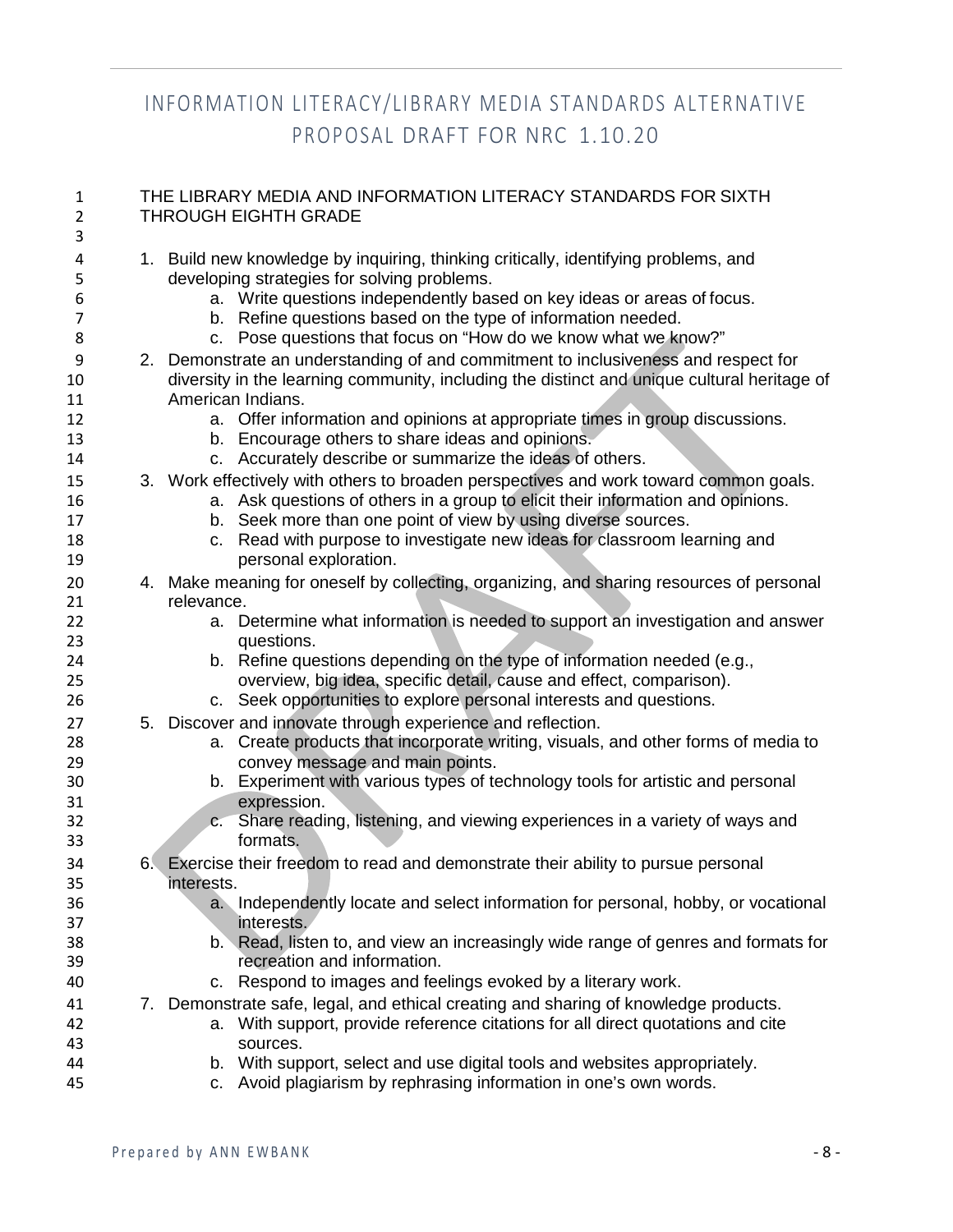1 8. Engage in authentic inquiry experiences about the distinct and unique cultural heritage<br>2 of American Indians. of American Indians.

Prepared by ANN EWBANK - 9 -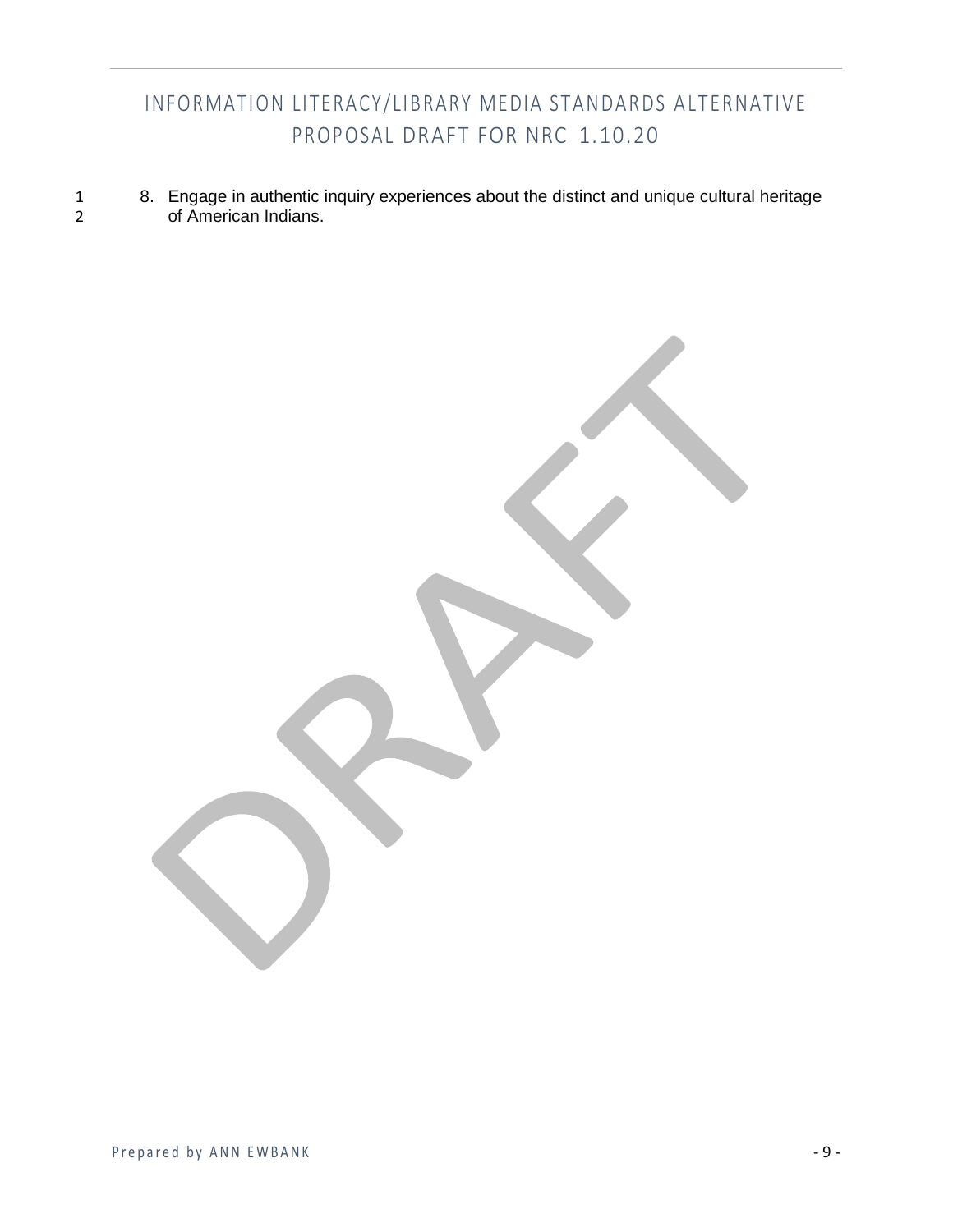#### THE LIBRARY MEDIA AND INFORMATION LITERACY STANDARDS FOR NINTH THROUGH TWELFTH GRADE

| 3<br>4         | developing strategies for solving problems. | 1. Build new knowledge by inquiring, thinking critically, identifying problems, and         |
|----------------|---------------------------------------------|---------------------------------------------------------------------------------------------|
| 5              |                                             | a. Formulate essential questions through reading, constructing hypotheses,                  |
| 6              |                                             | research questions, and thesis statements.                                                  |
| $\overline{7}$ |                                             | b. Refine questions to provide a framework for an inquiry and to fulfill the purpose        |
| 8              | of the research.                            |                                                                                             |
| 9              |                                             | c. Design questions that systematically test a hypothesis or validate a thesis              |
| 10             | statement.                                  |                                                                                             |
| 11             |                                             | d. Develop questions that require making connections between ideas and events.              |
| 12             |                                             | 2. Demonstrate an understanding of and commitment to inclusiveness and respect for          |
| 13             |                                             | diversity in the learning community, including the distinct and unique cultural heritage of |
| 14             | American Indians.                           |                                                                                             |
| 15             |                                             | a. Share relevant information to contribute to the learning of others through               |
| 16             |                                             | discussions and presentations.                                                              |
| 17             |                                             | b. Contribute opinions and supporting evidence to group deliberations.                      |
| 18             |                                             | c. Listen to opinions and evidence of others.                                               |
| 19             |                                             | d. Ask and respond to questions in group exchanges of ideas.                                |
| 20             |                                             | e. Identify the value of and differences among potential resources and differing            |
| 21             | points of view.                             |                                                                                             |
| 22             |                                             | f. Actively seek the opinions of others and contribute positively to an environment         |
| 23             |                                             | in which all participants' ideas are shared and valued.                                     |
| 24             |                                             | 3. Work effectively with others to broaden perspectives and work toward common goals.       |
| 25             |                                             | a. Seek ideas and opinions from others.                                                     |
| 26             |                                             | b. Describe ideas of others accurately.                                                     |
| 27             |                                             | c. Participate in discussions to analyze information problems to suggest                    |
| 28             | solutions.                                  |                                                                                             |
| 29             |                                             | d. Work with others to select, organize, and integrate information and ideas from           |
| 30             |                                             | a variety of sources and formats.                                                           |
| 31             |                                             | e. Seek consensus from a group, when appropriate, to achieve a stronger product.            |
| 32             | f.                                          | Apply conclusions or decisions to new situations.                                           |
| 33             | g.                                          | Model social skills that advance a team's ability to identify issues and problems           |
| 34             | and work on solutions.                      |                                                                                             |
| 35             |                                             | h. Work with others to solve problems and make decisions on issues, topics, and             |
| 36             | themes being investigated.                  |                                                                                             |
| 37             |                                             | 4. Make meaning for oneself by collecting, organizing, and sharing resources of personal    |
| 38             | relevance.                                  |                                                                                             |
| 39             |                                             | a. Review the initial information need to clarify, revise, or refine the questions.         |
| 40             |                                             | b. Recognize that the purpose of an inquiry determines the type of questions and            |
| 41             |                                             | thinking required (e.g., defend a position in an historical context, design                 |
| 42             |                                             | questions to test a hypothesis).                                                            |
| 43             |                                             | c. Generate specific questions to focus the purpose of the research.                        |
| 44             |                                             | d. Refine questions to provide a framework for the inquiry and to fulfill the               |
| 45             | purpose of the research.                    |                                                                                             |
| 46             |                                             | e. Independently pursue answers to self-generated questions.                                |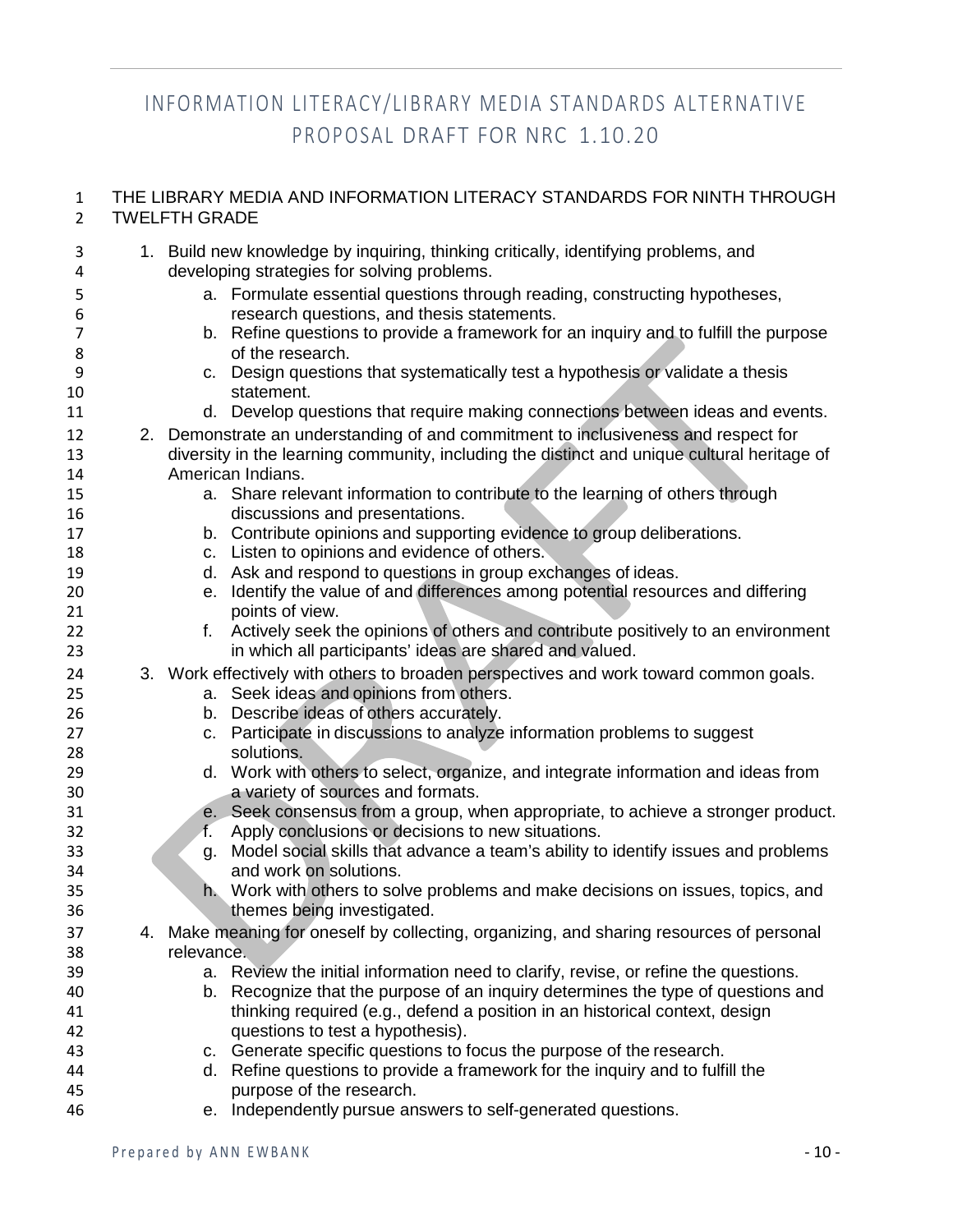| $\mathbf{1}$   | f.         | Explore problems or questions for which there are multiple answers.                                                |
|----------------|------------|--------------------------------------------------------------------------------------------------------------------|
| $\overline{2}$ |            | 5. Discover and innovate through experience and reflection.                                                        |
| 3              |            | a. Assess emotional impact of specific works on the reader or viewer.                                              |
| 4<br>5         |            | b. Express ideas through creative products in multiple formats using a variety of<br>technology tools.             |
| 6              |            | c. Select presentation format to effectively communicate and support a purpose,                                    |
| 7              |            | argument, point of view, or interpretation                                                                         |
| 8              |            | d. Connect universal themes and ideas presented in various formats to the human                                    |
| 9              |            | experience.                                                                                                        |
| 10             |            | e. Create original products using a variety of technology tools to express personal                                |
| 11             |            | learning.                                                                                                          |
| 12<br>13       | f.         | Use the most appropriate format to clearly communicate ideas to targeted<br>audiences.                             |
| 14             |            | 6. Exercise their freedom to read and demonstrate their ability to pursue personal                                 |
| 15             | interests. |                                                                                                                    |
| 16             |            | a. Select print, non-print, and digital materials based on personal interests and                                  |
| 17             |            | knowledge of authors.                                                                                              |
| 18             |            | b. Read, listen to, and view information in a variety of formats to explore new                                    |
| 19             |            | ideas, form opinions, solve problems, and to connect to real-world issues.                                         |
| 20             |            | c. Routinely read, view, and listen for personal enjoyment, in order to learn, solve                               |
| 21             |            | problems, and explore different ideas.                                                                             |
| 22             |            | d. Read widely to develop a global perspective and understand different cultural                                   |
| 23             |            | contexts.                                                                                                          |
| 24             |            | e. Actively preserve the rights of self and others to express ideas freely and pursue                              |
| 25             |            | the right to read, view and listen.                                                                                |
| 26             |            | 7. Demonstrate safe, legal, and ethical creating and sharing of knowledge products.                                |
| 27             |            | a. Follow fair use guidelines for text, visuals, and music in generating products                                  |
| 28             |            | and presentations.                                                                                                 |
| 29             |            | b. Practice responsible use of technology and describe personal consequences                                       |
| 30             |            | of inappropriate use.                                                                                              |
| 31             |            | c. Demonstrate understanding of plagiarism by paraphrasing information or noting                                   |
| 32             |            | direct quotes.                                                                                                     |
| 33             |            | d. Credit all sources properly.                                                                                    |
| 34             |            | e. Respect privacy of others.                                                                                      |
| 35<br>36       |            | 8. Engage in authentic inquiry experiences about the distinct and unique cultural heritage<br>of American Indians. |
|                |            |                                                                                                                    |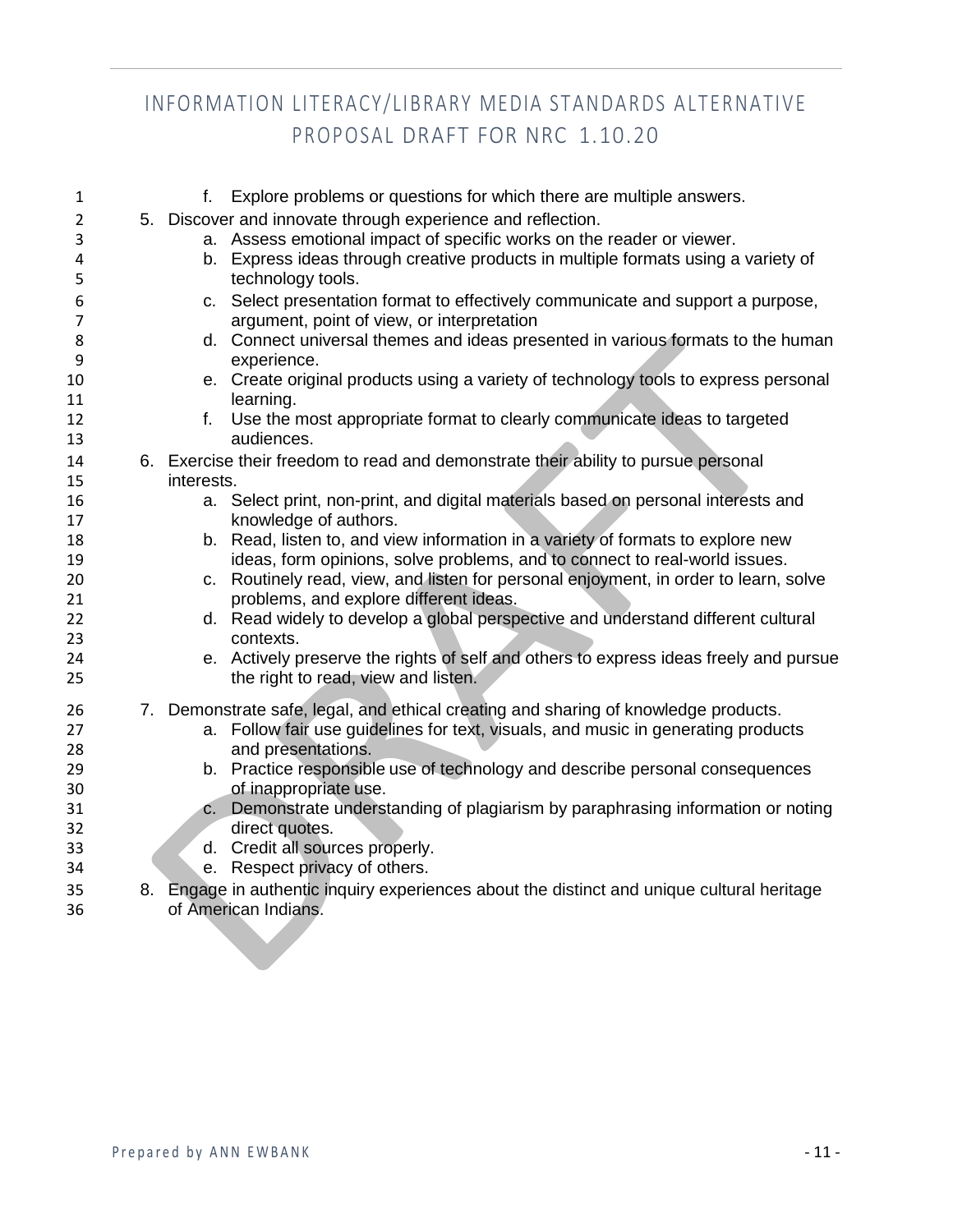#### 1 Administrative Rules of Montana Chapter 55

### 2 LIBRARY MEDIA SERVICES, K-12 [10.55.709](http://mtrules.org/gateway/ruleno.asp?RN=10%2E55%2E709)

3

| <b>Current ARM</b>                                                                                                                                                      | Recommendation | <b>Modification</b> |
|-------------------------------------------------------------------------------------------------------------------------------------------------------------------------|----------------|---------------------|
| (1) The school library shall be housed in a central<br>location, and each school shall have a licensed and<br>endorsed library media specialist at the following ratio: | keep as is     |                     |
| (a) 5 FTE for schools with 126-250 students;                                                                                                                            | keep as is     |                     |
| (b) 1 FTE for schools with 251-500 students;                                                                                                                            | keep as is     |                     |
| (c) 1 5 FTE for schools with 501-1000 students;                                                                                                                         | keep as is     |                     |
| (d) 2 FTE for schools with 1001-1500 students;                                                                                                                          | keep as is     |                     |
| (e) 2 5 FTE for schools with 1501-2000 students;                                                                                                                        | keep as is     |                     |
| (f) 3 FTE for schools with 2001 or more students                                                                                                                        | keep as is     |                     |
| (2) Schools of fewer than 126 students shall employ or<br>contract with a licensed and endorsed school library<br>media specialist                                      | keep as is     |                     |
| (3) If a district has fewer than 126 students, the district<br>may utilize a consortium, multidistrict agreement, or<br>interlocal cooperative to secure these services | keep as is     |                     |

4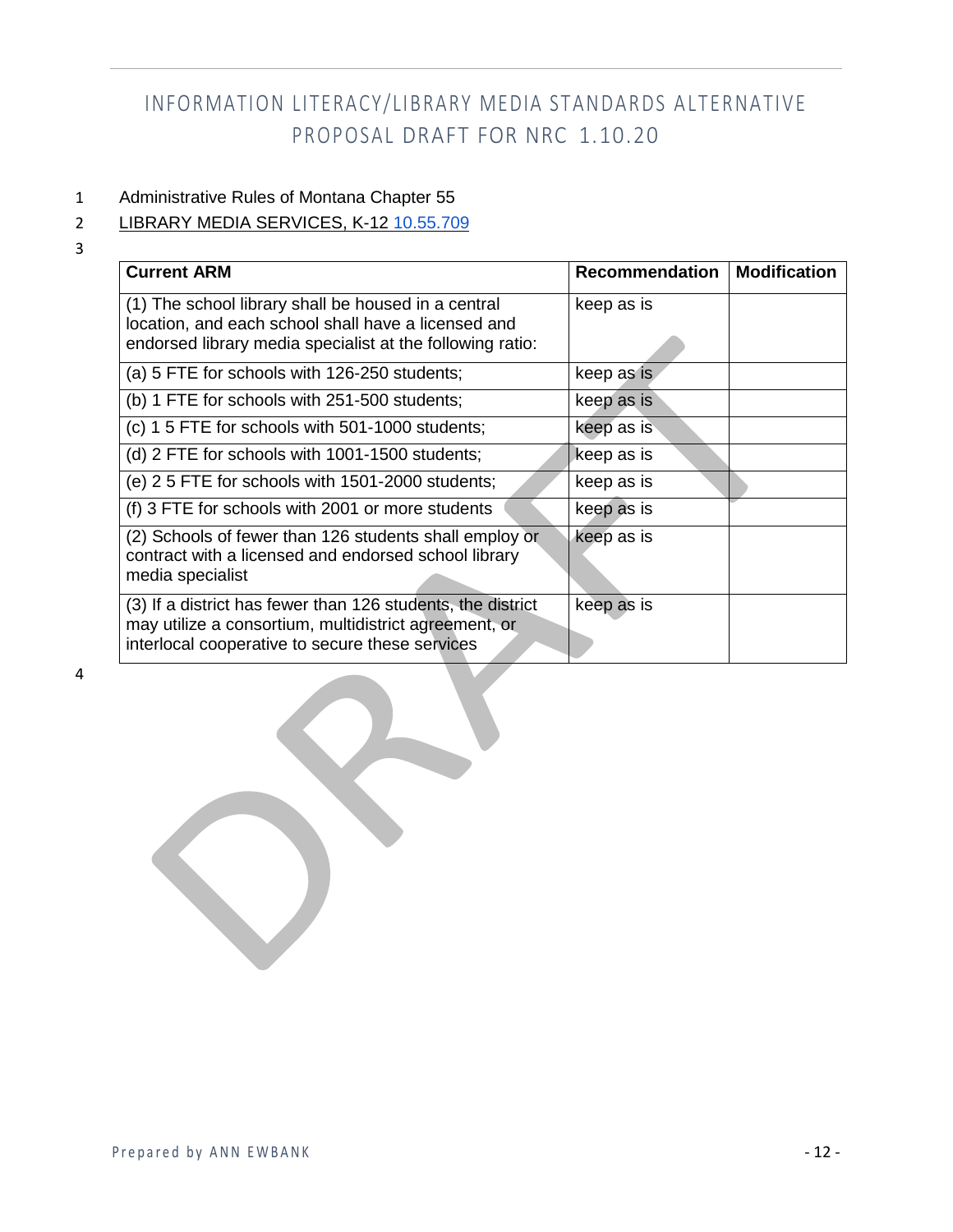### 1 Administrative Rules of Montana Chapter 55

#### 2 LIBRARY MEDIA PROGRAM DELIVERY STANDARDS [10.55.1801](http://mtrules.org/gateway/ruleno.asp?RN=10%2E55%2E1801)

| <b>Current ARM</b>                                                                                                                                                                                                                                          | Recommendation Modification |                                                                                                                                                                                                                                                              |
|-------------------------------------------------------------------------------------------------------------------------------------------------------------------------------------------------------------------------------------------------------------|-----------------------------|--------------------------------------------------------------------------------------------------------------------------------------------------------------------------------------------------------------------------------------------------------------|
| (1) In general, a basic program in library<br>media shall:                                                                                                                                                                                                  |                             |                                                                                                                                                                                                                                                              |
| (a) meet the following conditions:                                                                                                                                                                                                                          |                             |                                                                                                                                                                                                                                                              |
| (i) establish flexible scheduling to ensure<br>that libraries respond to information<br>needs, foster intellectual curiosity, and<br>support learning;                                                                                                      | modify                      | (i) establish flexible<br>appropriate scheduling, fixed<br>or flexible, to ensure that<br>libraries respond to<br>information needs, foster<br>intellectual curiosity, and<br>support<br>learning;                                                           |
| (ii) ensure collaboration with classroom<br>teachers of all disciplines to implement<br>content area standards and to assist<br>students in engaging in the<br>inquiry/research process;                                                                    | keep as is                  |                                                                                                                                                                                                                                                              |
| (iii) model and support the ethical use of<br>information, adherence to copyright laws,<br>and respect for intellectual property; and                                                                                                                       | keep as is                  |                                                                                                                                                                                                                                                              |
| (iv) advise the board of trustees on policy<br>and rule pertaining to:                                                                                                                                                                                      | keep as is                  |                                                                                                                                                                                                                                                              |
| (A) developing and maintaining a library<br>collection that is current, balanced, and<br>reflects authentic historical and cultural<br>contributions of Montana's American<br>Indians and other minority and ethnic<br>groups;                              | modify                      | (A) developing and<br>maintaining a physical and<br>digital library collection that<br>is current, balanced, and<br>reflects authentic historical<br>and cultural contributions of<br>Montana's American Indians<br>and other minority and<br>ethnic groups; |
| (B) engaging in comprehensive long range<br>planning to administer and manage, in a<br>secure area, the human, financial, and<br>physical resources of the library to locate,<br>access, and use on-site resources that are<br>organized and cataloged; and | modify                      | (B) engageing in<br>comprehensive long range<br>planning to administer and<br>manage, in a secure area,<br>the human, financial, digital,<br>and physical resources of<br>the library to locate, access,<br>and use-on-site resources<br>that are organized  |

3

and cataloged; and